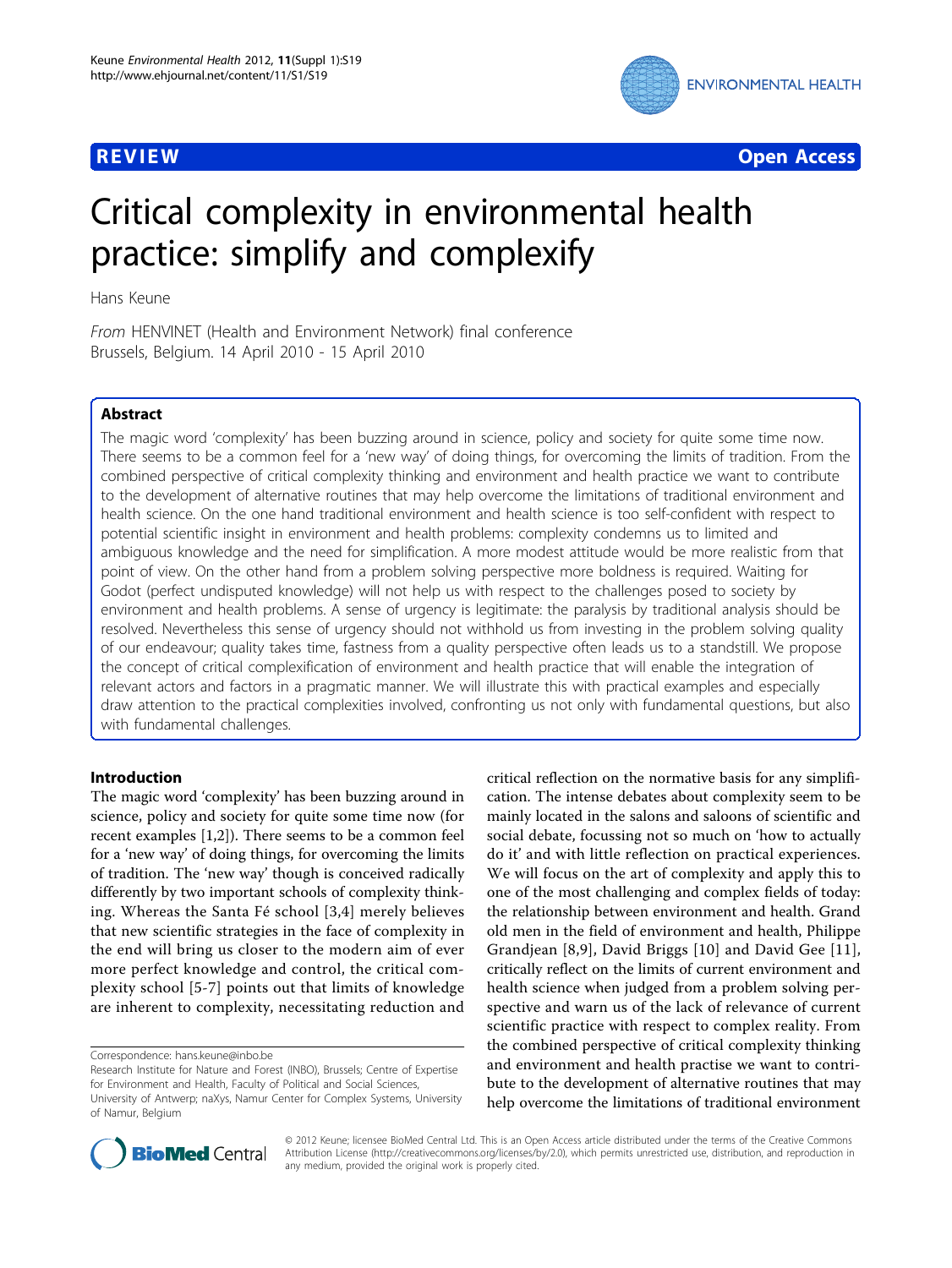and health science. We will especially draw attention to the practical complexities involved, confronting us not only with fundamental questions, but also with fundamental challenges.

#### Review

### Critical complexity **Complexity**

Most environment and health experts will probably agree that the field of environment and health is a characteristic example of complexity: the interaction of all relevant elements, both pollutants and health parameters as well as a wide range of intervening variables such as lifestyle and genetic factors create a very complex interplay that is hardly possible to conceive in all its complexity, let alone fully measure, describe and comprehend. The study of cocktail effects of different chemical agents in interaction with each other and human health is a good example of the natural scientific complexity of environment and health issues. It is recognized to be of the utmost importance for a more realistic view of the field for some time [[12](#page-9-0)], but cocktail effects only seem to be receiving considerable scientific and policy attention in recent years [\[13](#page-9-0)]. Moreover it is recognized more and more that the social complexity of environment and health should also be taken into account if we want to create problem solving horizons: social dynamics, both in science, politics and society as a whole, form an integral part of environment and health issues. The growing awareness in the field of climate change that social scientific expertise is essential in order to better deal with the challenges posed on our society by climate change [[14](#page-9-0),[15](#page-9-0)] is exemplary in this respect. For a more extensive account on natural scientific and social scientific complexity with respect to environment and health see e.g. Keune et al. [\[16\]](#page-9-0). We will now focus on critical complexity.

# Critical complexity

The study of cocktail effects is a good example of a different view on complexity in that environment and health issues are no longer reduced to studying single pollutants and their individual potential health effects. Recent insights show that cocktails of pollutants create dynamics surpassing the level of effect of single pollutants and may result in stronger combined health effects than would be expected when simply adding the single pollutants' effects [[13\]](#page-9-0). This means that current mainstream environment and health knowledge does not suffice as a basis for evidence based policy making. We can no longer conclude that safety is assured when individual levels of pollutants are below specific individual thresholds that are believed to be safe. Nevertheless, even though strategies taking into account a bigger and more complex picture of reality by being less reductionist are new in their focus and method, they may remain traditional in their promise of perfect and undisputable knowledge, and may remain traditional in their scientific analysis. The study of cocktail effects may be an example of this. A critical view on complexity challenges our potential knowledge of complex phenomena, stating that because of the intrinsic properties of complexity we are condemned to limited knowledge of complexity. We will not present a complete overview of properties of complexity [[5,17](#page-9-0)] here, we will only refer to some properties so as to illustrate some of the problems of dealing with complexity. One important property of complexity is emergence [[17\]](#page-9-0): the presence of a great number of (often simple) system components that interact in a manner that cannot be explained by the characteristics of the individual components. Another important feature of complexity is non-linearity [[17\]](#page-9-0): due to partly non-linear input - output functions, complex systems will show unpredictable behaviour. Furthermore, complexity is to be characterized by temporality [[18\]](#page-9-0): complex systems echo their history, their memory of the past in the present and future, be it in a selective and non-linear manner. Finally we mention the problematic issue of reduction [\[17\]](#page-9-0): any knowledge we have about a complex system is a reduction of its complexity.

We have to realize that the challenge of gaining knowledge about complexity will be as important as the challenge to act based on limited knowledge. Both challenges are interrelated. Cilliers [\[17](#page-9-0)]: "More than one description of a complex system is possible. Different descriptions will decompose the system in different ways. Different descriptions may also have different degrees of complexity." At the very heart of a critical complexity perspective lie fundamental questions about the nature and status of meaningful knowledge, for which no unambiguous criteria exist (ibid.). The interpretative nature of knowledge is closely related to normative choices, ethical issues, and political issues. Cilliers [[17\]](#page-9-0) pleads for a modest attitude towards complexity and knowledge about complexity: "knowledge is provisional. We cannot make purely objective and final claims about our complex world. We have to make choices and thus we cannot escape the normative or ethical domain." Philippe Grandjean [[8](#page-9-0)] seems to agree: "Risk assessment can never become completely objective". He is especially critical on environmental health-science from a problem solving perspective: due to complexities traditional science will not be fit to tackle environmental health-problems. "Risk assessment must become less reductionist and less focused on obtaining complete information on all aspects of individual hazards. Statistical acceptance of the null hypothesis should never be interpreted as proof of safety. (…) Given that decisions will involve stakeholders, risk perception should receive increased attention as a crucial aspect that is not dependent on a formalized scheme of evaluation" [[8](#page-9-0)]. According to Grandjean, standard scientific approaches do not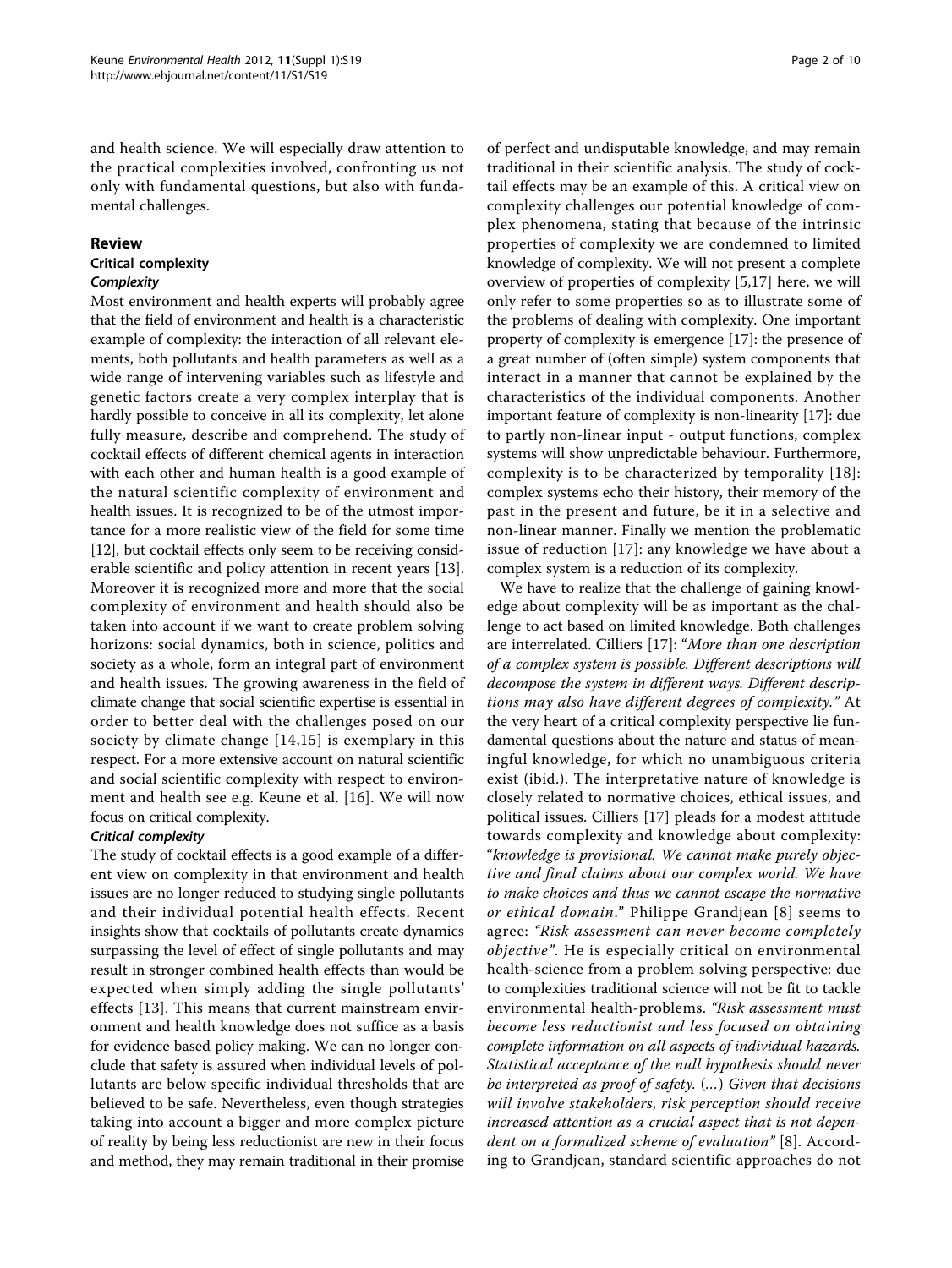fully fit issues, in focus and method (too much focus on simplified models and effects of single hazards one by one) or in interpretation (too strict analytical standards). Grandjean stresses the need for a different scientific approach and application in policy practice of a precautionary principle. David Briggs [[10\]](#page-9-0) pleads for more integrated methods of assessment. Key challenges do not only relate to the content of analysis, environment and health-problems, but also to the involvement of relevant actor perspectives. With regard to complexity, Briggs (like Grandjean) criticizes traditional forms of assessment, and proposes to focus on a real world perspective in which the issue of problem framing becomes of main importance. The involvement of relevant actors according to Briggs need not be limited to scientists alone: the involvement of stakeholders is also important, at an early stage. According to Briggs, despite numerous pleas for and ambitious ideals with respect to environment and health, the application of integrated approaches in research practice is still in its infancy.

We may conclude here that traditional environment and health science is too self-confident with respect to potential scientific insight in environment and health problems. Environment and health complexity condemns us to limited and ambiguous knowledge. A more modest attitude would be more realistic from that point of view. From a problem solving perspective more boldness is required. Waiting for Godot (perfect undisputed knowledge) will not help us with respect to the challenges posed to society by environment and health problems. Instead of mainly focussing on what we don't know yet we should focus more on what we already do know in order to facilitate more pragmatic problem solving interpretations of environment and health complexity. The traditional focus on strict statistical analysis of the tiny fragments of reality that we are able to measure is challenged by ethical concern from a societal problem solving perspective and demands critical qualitative reflection on the ambitions and responsibilities of environment and health science. A sense of urgency is legitimate: the paralysis by traditional analysis should be overcome. Simultaneously this sense of urgency should not withhold us from investing in the problem solving quality of our endeavour; quality takes time, fastness from a quality perspective often leads us to standstill [[18](#page-9-0)].

# Open choices, enabling limitations

Making choices is essential from a critical complexity perspective in two important respects. One is that we can never have perfect knowledge about complex issues: we choose our picture of reality but have to realize that each picture has limitations. This picture can have many forms, e.g. problem framing, a model, a research ambition, a policy action or public debate. Second, we cannot objectify which picture of complex reality is best or better than other pictures, thus knowledge will not be unambiguous. Does this mean that we should not reduce complexity in order to deal with it realistically and that we have to accept that in principal all knowledge is of equal significance? The answer to both questions is no. According to Cilliers [\[17\]](#page-9-0): "Limited' knowledge is not equivalent to 'any' knowledge. If this were so, any modest claim, i.e. any claim with some provisionality or qualification attached to it, would be relativistic. (…) Modest claims are not relativistic and, therefore, weak. They become an invitation to continue the process of generating understanding." And: "This does not imply that we can know nothing about complex systems, or that the knowledge claims we make about them have to be vague, insipid or weak. We can make strong claims, but since these claims are limited, we have to be modest about them." In the process of knowledge generation we constantly have to make interpretive choices: "Knowledge is interpreted data. This leads us to the next big question: what is involved in interpretation, and who (or what) can do it?" [\[19\]](#page-9-0).

By choosing our picture or reality, we draw boundaries. We draw ontological boundaries that frame the picture of complex reality: knowledge boundaries. And we draw epistemological boundaries with respect to the generation of knowledge on complexity: disciplinary and transdiciplinary boundaries. Moreover do we 'perform' ethics in our boundary work: we choose what we consider to be relevant, important, just, better, best. Ontologically the boundaries can be bold or modest, flexible or inflexible. Epistemologically the boundaries can be closed and inward looking or open and an invitation to dialogue with others and other forms of knowledge. Boundaries create a difference as they distinguish the inside of the picture of complex reality from the outside and distinguish one picture of complex reality from another picture. A picture of the health effects of one pollutant is different to a picture of the health effects of another pollutant, and is different to a picture of the health effects of a cocktail of pollutants. A natural scientific picture of environment and health will focus on other aspects than a social scientific picture, even when looking at the same environment and health issue. In fact scientists with similar disciplinary background will also potentially create completely different pictures of similar environment and health issues. A scientific picture will probably focus on other characteristics of complexity than a picture of policy makers or stakeholders. This does not necessarily mean that some pictures are better than others, nor does it necessarily mean that we should fuse all pictures into one super picture of complex reality. Different pictures may complement and may enrich each other, but may also criticize and compete with each other. The way we choose to deal with difference is of the utmost importance in the case of complexity [\[20](#page-9-0)]. We can consider openness to other, different pictures of complexity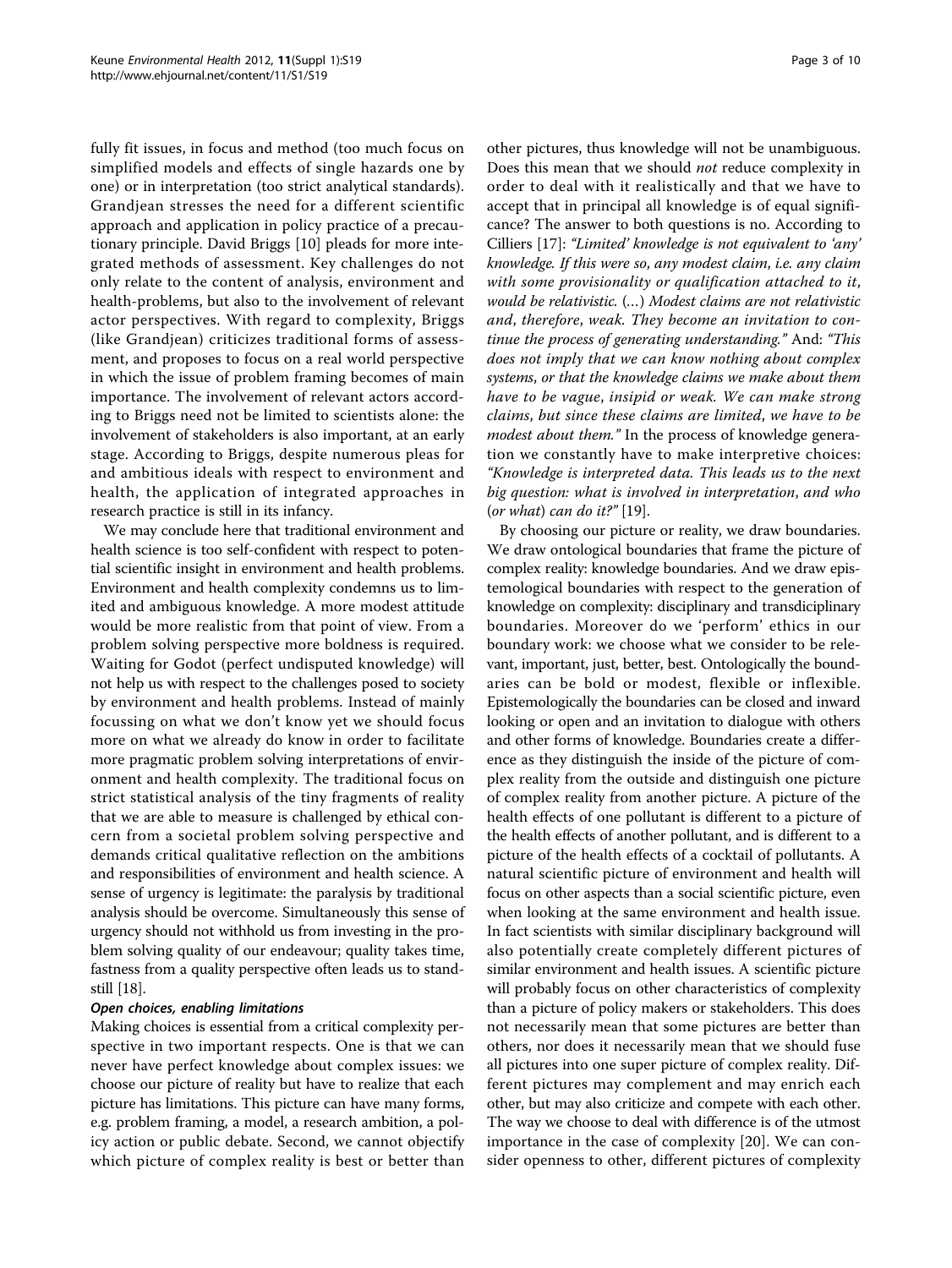and other perspectives on complexity important as a test of one's own picture: is our picture of complex reality robust when we compare it to other pictures, can we learn from other pictures and do we pass the test of being criticized by others about the robustness of our picture?

Theoretically this might imply that the more different viewpoints we take on board and the more critical mass we organize to test our endeavour, the more robust our end product, be it knowledge, be it (e.g. policy) action, will be. This would indeed connect well to the ideal of integrated assessment proposed to us by Briggs [\[10](#page-9-0)] and the involvement of stakeholders proposed both by Briggs and Grandjean [\[8\]](#page-9-0). In fact we may broaden the basis of support for this openness with reference to other approaches in the familiar fields of risk governance and environmental science and policymaking that promote an 'open arms approach', such as the analytical-deliberative approach [[21\]](#page-9-0) and the extended peer review approach [[22](#page-9-0)]. Cilliers [[5](#page-9-0)] proposes this theoretical ideal of openness to and respect for differences as an ethics of complexity. Cilliers [[23\]](#page-9-0) nuances the ideal by pointing at the notion of power: "The argument from complexity claims that a single story, or in the words of Lyotard, a 'coherent meta-narrative' cannot describe any social system fully…The reason why a certain description is acceptable has to do less with rationality and more with power. We do not have to look hard to find examples of master-narratives which oppressed the 'other' in the system, whether they be of a different race, religion, gender or sexual orientation." Kunneman [\[7](#page-9-0)]: "(…) difficulties become visible when we pose the question why we should prefer his ethics of differences above - for example - an ethics of care, or the discourse ethics propagated by Jurgen Habermas (…) or for that matter, the aggressively 'masculine' ethics connected with the Hip-Hop scene, or the 'tribal' ethics practiced with great brutality and with great economic success by Italian Mafia-families?" We therefore do not want to proclaim a critical complexity perspective (whatever it would mean in practice) as just because of the intrinsic qualities of complexity, but merely propose it as a worthwhile companion when we picture complex reality. We propose to take the openness to and respect for differences as an ambition that is worthwhile testing, but consider it not to be immune to one of the most important ingredients of critical complexity: critical reflection. An intriguing example of the need for reflection on openness is the growing influence of industry experts in important policy advisory expert panels over the last decades [[24](#page-9-0)-[26](#page-9-0)], of which the International Agency for Research on Cancer (IARC) is an important environment and health example. The IARC is part of the World Health Organisation and its mission is to coordinate and conduct research on the causes of human cancer, the mechanisms of carcinogenesis, and to develop scientific strategies for cancer control. Huff [[24\]](#page-9-0), a former Chief of the Unit responsible for the IARC Monographs, wrote about the unprecedented and growing industry influence on the Monographs. In the case of chemical exposures, this resulted in a lower risk evaluation for chemicals. And this leads us to the conclusion that openness is an ethical issue in itself.

The critical view on complexity is very important in better understanding and discussing the challenges posed by complexity. The critique unmasks weak spots in our understanding of and dealing with complexity. Moreover current critical complexity thinking may inspire to create alternatives routines of understanding of and dealing with complexity. We have to open up and narrow down simultaneously: we have to be more realistic in our reduction; we have to outsmart our limitations. Not by more of the same, but by differentiation. We should not though remain too much on an ideal theoretical level: we need to take into account practicalities, we have to be pragmatic. We have to find a clever balance between respect of complex reality and practical attainability: we have to be both informative and performative. As none of these aspects, choices and strategies can be objectified because of limited knowledge and ambiguity, we cannot refrain from ethics, otherwise we will be either lost in blindness or limitlessness and in fact get nowhere. We have to make conscious choices by asking ourselves what is important, what is relevant, what is the meaning of what we do.

#### Critical complexification

Critical complexification means opening up boundaries that limit our view on complexity, connecting relevant contexts that will enrich our view and will enrich relevant contexts. Simultaneously, critical complexification has to set its own boundaries; otherwise nothing will happen, except staring at outer space forever with the friends we gather. Such boundaries will be different in character though than turning ones back to others, to whom and what are excluded. The boundaries are always open for critique, for discussion, for reflexion. Critical complexification also means challenge: we challenge complex reality, we challenge ourselves, we challenge others. We also challenge 'our' or 'their' current practice of dealing with complexity. We challenge the actors, we challenge the contexts of those actors, we challenge their knowledge, we challenge their practice. Challenge means critique in a constructive manner. It not only means to ask fundamental and radical questions about what others do and know and by what motives, it also means to invite, cooperate, enable, enrich in order to better deal with complexity. And last but not least, through critical complexification we face the challenges practice will have in store for us.

We will use the term critical complexification to describe the process of critically dealing with complexity in practice. Complexification draws our attention to our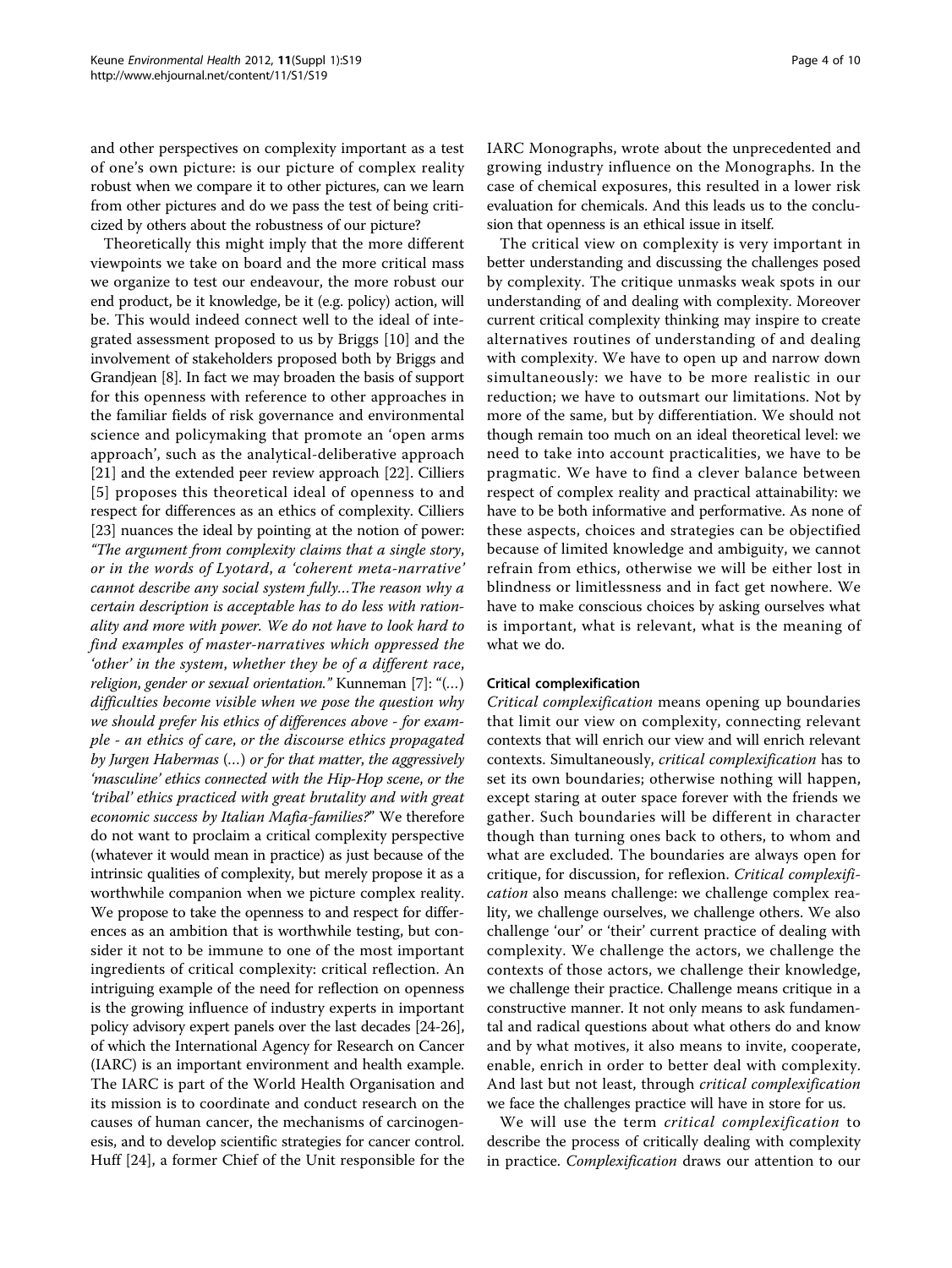selection of relevant of elements of complexity that we want to take on board when picturing complexity in order to do justice both to complex reality and to the ambition(s) we choose with respect to dealing with complex reality. The term complexification was used before by other authors in a more or less similar fashion [[27,28](#page-9-0)]. Next to this we mean it also to be a word of action, drawing attention to the practical aspects of the art of complexity: how do we complexify? Critical draws our attention to critical reflection on our ambitions and actions and to challenging the quality of our activities and outputs. On the one hand this draws our attention to the need to reflect on our choices from an ethical perspective: what is the justification for our ambitions and our actions? On the other hand this draws our attention to the issue of critical mass: what is the basis for challenging the quality of our ambitions and actions, or in other words, which assessment criteria are relevant and who should be involved in the assessment?

In discussing practical elements of critical complexification we will refer to two practical contexts in which difference (and diversity) was considered relevant to dealing with the complexity of environment and health and was approached differently than in mainstream environment and health science and policy making. We invite those readers who want to learn more, to read the references, and only introduce the cases very briefly.

#### Case analytical deliberative approach (AD)

Instigated by policy representatives together with medical and environmental scientific experts and policymakers, in Flanders (Belgium) an action-plan was developed for setting policy priorities with regard to human bio-monitoring results: from research results to policy action [[29](#page-9-0)]. The action-plan was inspired by the analytical deliberative approach [\[21\]](#page-9-0), an approach that combines scientific complexity and social complexity by linking expert debate with social debate. In the practice of the action-plan it concerned close interdisciplinary cooperation: the general approach had to be negotiated between totally different disciplinary backgrounds and natural and social scientific data were combined. It also concerned close cooperation with policy representatives: the research had to be policy relevant, which puts totally different demands on research than just scientific ones. Furthermore, both experts and stakeholders were involved. The basic problem that needed to be solved was choosing between policy options that are rather different in nature, e.g. policy on asthma incidence and policy on pollution from pesticides. The choice is based on different assessment criteria: seriousness of health risks, policy aspects and social aspects. The procedure was organised as follows: first desk research provides the different options with background information concerning the different assessment criteria. The environmental and health information relevant to assess the health risk is being gathered by natural scientists. The social scientists are responsible for policy-related and social aspects. Second, the desk research information is assessed in an expert consultation. Experts with regard to environment and health assess the health risk criterion, policy experts the policy aspects as do social experts the social aspects. These assessments result in both *quantita*tive information (priority rankings of options on different criteria) and qualitative information (arguments, difference of opinion, uncertainties). The outcomes of the expert consultation are processed in a multi-criteria analysis [\[30,31](#page-9-0)] as well as in an account of (other) qualifications. Third the results of both desk research and expert consultation are discussed by a stakeholder jury that gives advice on the basis of all information: different from experts a societal view deals with the political question of deciding what's important considering all aspects. Finally the procedure is aimed at a well informed and substantiated decision-making by the policymakers. In the following we will call this the AD-case.

### Case expert elicitation (EE)

The EU HENVINET project had the ambition to synthesize scientific information available on a number of topics of high relevance to policy makers in environment and health [\[32](#page-9-0)]: brominated flame retardants, phthalates, the impacts of climate change on asthma and other respiratory disorders, the influence of environment health stressors on cancer induction, the pesticide CPF and nano particles. At first it was the ambition to focus mainly on the state of the art scientific knowledge, with a special interest in gaps of knowledge. By means of expert elicitation the gaps of knowledge were highlighted by using confidence levels for assessment of current scientific knowledge. During the work in progress a complementary focus developed through interdisciplinary reflections. By extending the horizon of the endeavour from only science to the problem solving policy perspective, the ambition was complemented by interpreting the synthesized available knowledge from a policy perspective, addressing the question which kind of policy action experts consider to be justifiable based on the identified state of scientific knowledge. As such the expert elicitation approach became helpful in overcoming the policy action impasse caused by the mere scientific knowledge oriented strategy for dealing with limited knowledge on complex issues. It did so by constructively discussing the weight of existing knowledge for potential policy action, thus stressing more the societal importance of the issues under study and considering to take action, rather than merely betting on the scientific quest for ever more knowledge. Both parts of the expert elicitation, the assessment of state of the art scientific knowledge by means of confidence levels and the problem solving interpretation by means of a qualitative questionnaire and a workshop discussion, were quite challenging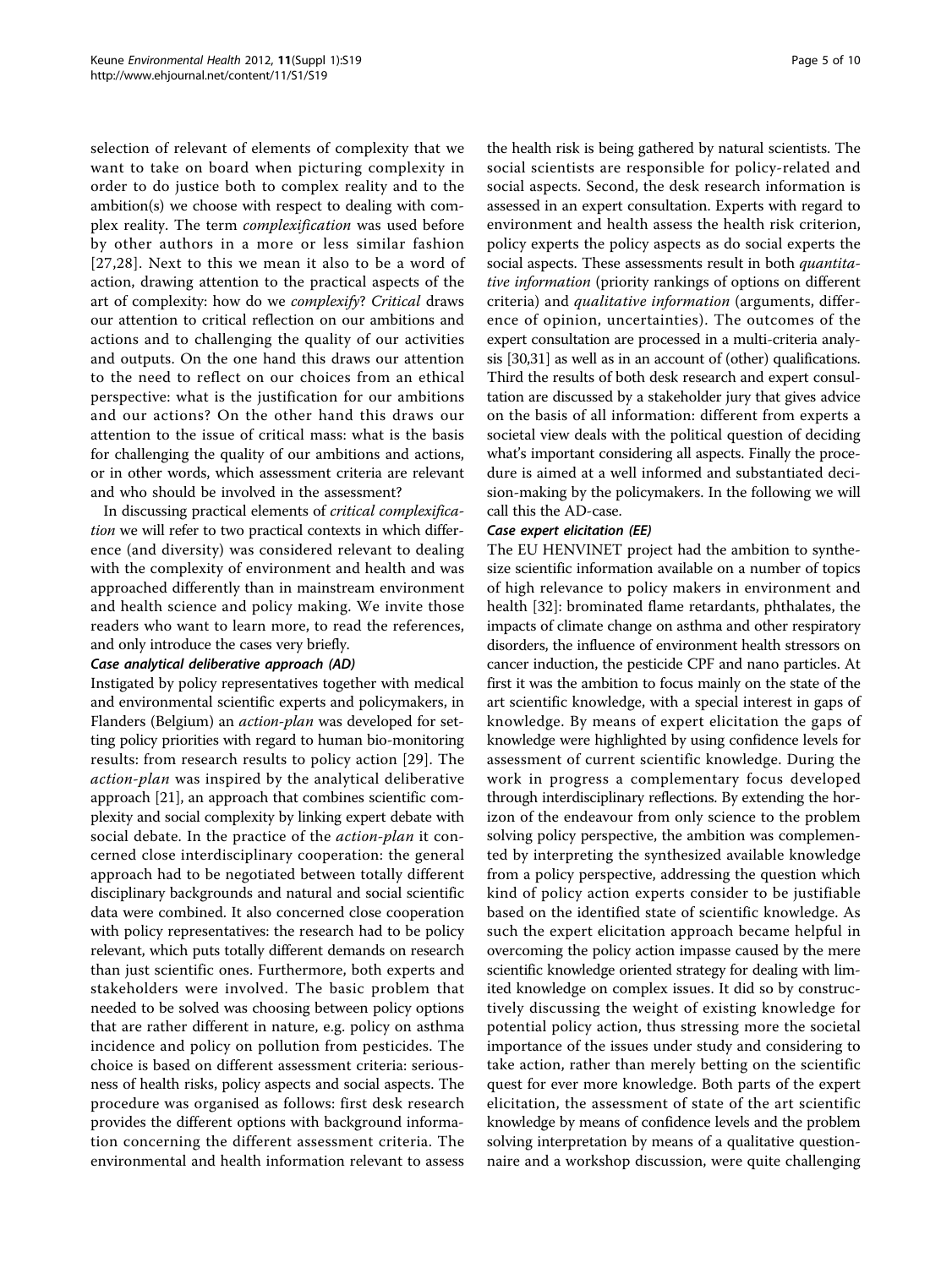for all experts involved, as it did not relate easily to mainstream environment and health scientific practice. In the following we will call this the EE-case.

### Practice

### Embrace and structure

Important choices that have to be made when dealing with complexity concern relevant elements of complexity to take on board: which actors and factors are considered relevant? Who and what do we embrace and who are we? Part of the answer is in complex reality: reality poses specific challenges. Part of the answer is in our ambition with respect to reality: what do we hope to achieve? Creating knowledge as such is another challenge than creating policy relevant knowledge and is another ambition than developing problem solving actions. Focussing on individual pollutants poses another challenge than focussing on cocktails. And part of the answer is in the discussion amongst those who are in the driving seat: the cocktail of actors involved will create specific dynamics affecting the process. In the AD-case the team consisted of natural and social scientists and policy representatives. Amongst the actors consulted in the process were other natural and social scientists and policy representatives, and policy experts and stakeholders. Next to environment and health factors, policy and social factors were also taken into account. The ambition of the transdisciplinary team in the AD-case thus was clearly one of open arms, embracing a broad diversity of actors and factors. Moreover the ambition stretched the horizon of scientific research to concrete policy action plans. In the EE-case the ambition of the interdisciplinary team seemed largely limited to science: scientific experts assessing state of the art scientific insights. Nevertheless, initially the knowledge produced in the process was intended to be used in a policy context, rather than in a research context. The horizon in this case thus was also broadened from science to policy. Moreover difference of opinion amongst experts was considered potentially valuable information for policy makers, thus opening the visor to diversity of viewpoints.

Embracing relevant actors and factors cannot do without a procedural and structural way of working: structuring interaction and content and as such complexity. Without structure one runs the risk of endless research and discussion. In the AD-case a practice cycle was developed in which the process was streamlined from organisation of the procedure to the final choice of policy priorities: which actors were supposed to play which role, in which phase and based on which factors. Moreover as an analytical red thread a multi criteria analysis was used by which the diversity of (to a large extent incommensurable) information and opinions could be both embraced and structured so as to fit next steps in the process. In the EE-case the use of confidence levels by means of an online questionnaire initially formed the structuring backbone of the approach.

#### Historical identities and the art of negotiation

An openness to and respect for differences and diversity by embracing critical mass in the process of critical complexification has to take into account that actors involved have different identities. Identity is to a large extent determined by the social context, be it professional, be it private. In both the AD-case and the EE-case the professional background played important roles. As Ulanowicz [[33\]](#page-9-0) points out that systems differ according to their history, so do professional contexts differ in professional tradition. Obvious examples are differences between quantitative and qualitative scientific approaches, between a focus on knowledge and a focus on action, between natural sciences and social sciences, between science and policy. The teams cooperating in both cases had to undertake a lot of negotiation during the process, the importance of which is often underestimated both in terms of impact on the process and its output, but also in practical complexity. The richness of dialogue can be very beneficial to a broader and more integrated view on complexity, but it is not always easy. The mindsets of actors from specific contexts remain largely influenced by and focussed on their home-base contexts, and only to a lesser extent to the new joint context. This is beneficial from the point of view of specific expertise, and this is needed. But it can become problematic in the perception of other expert contexts: one is full of one's own expertise and related complexity, and has only limited sight of the complexity of other expertise, and in fact often underestimates this. This to a large extent cannot be avoided, as experts are often overloaded with complexity from their own context and are constantly attracted by context specific interests, rewards, challenges. This also means that the openness towards other forms of expertise is limited, as they only have limited attention for it and only limited interest. The transferability of expertise from one context to the other is possible of course, but will be more difficult once experts' contexts differ more. This poses the question whether we should invest in transfer of context specific expert knowledge to other expert contexts, or that we should focus on cooperation in well balanced inter- and transdisciplinary teams. From the experience of the social scientific contribution in both cases it can be concluded that teamwork currently is absolutely necessary. Even after years of intense cooperation, natural scientific colleagues often still do not have clear sight of the complexity social science deals with. This would make a plea for constant and direct involvement of social scientists and in fact to the notion of the old saying: 'Let the cobbler stick to his last'. This also holds true for transdisciplinary cooperation between scientists and policy makers.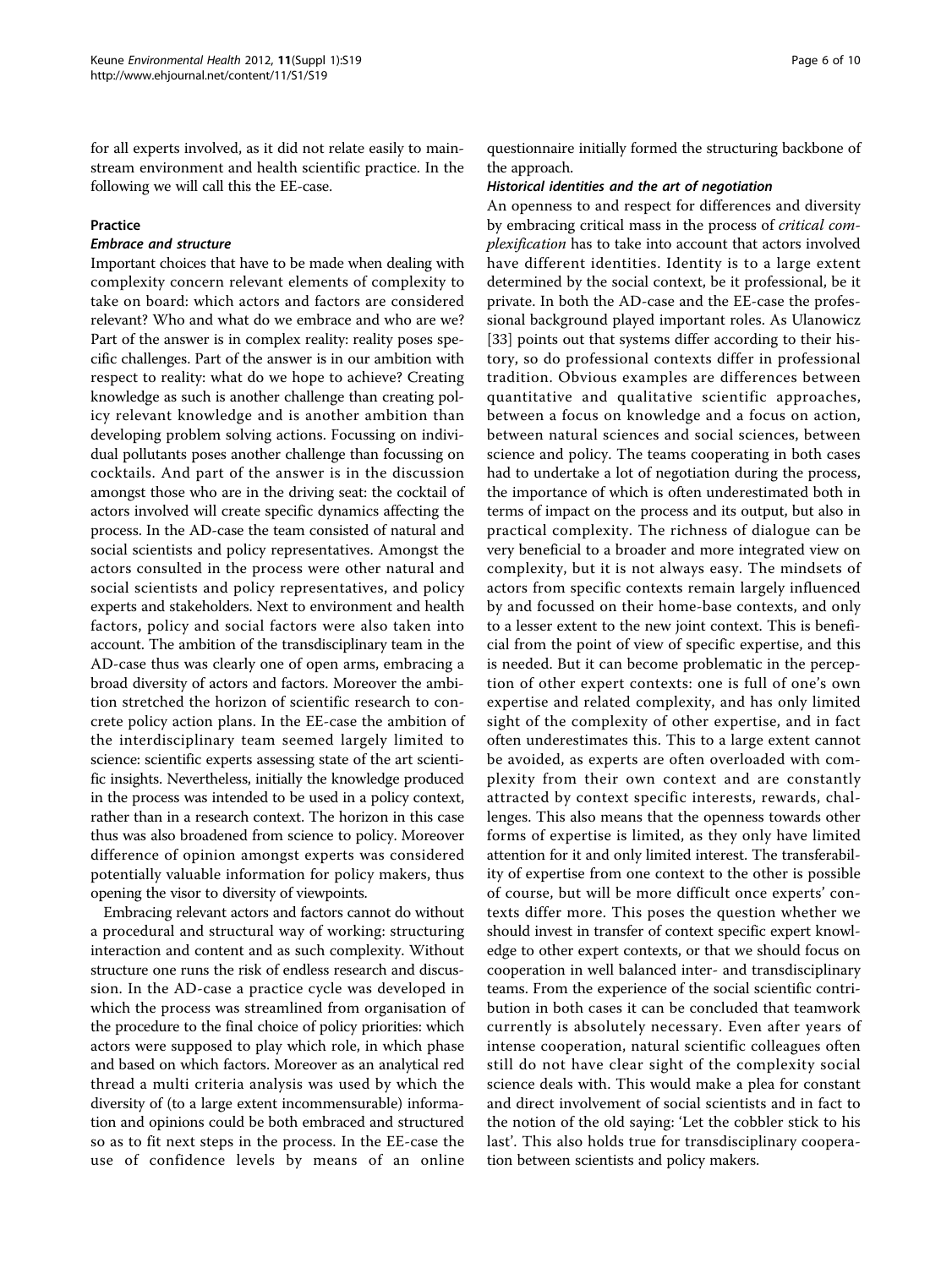In the EE-case there was intense debate on whether the 'I don't know option' should be included in the questionnaire for the experts that were to be consulted on their confidence in the state of the art of science. Opponents mainly worried about low response rates and thus mainly took a quantitative perspective on this: the 'I don't know option' would provide the consulted scientists an easy way out of difficult questions, thus lowering the response rate for specific questions. Proponents stated the 'I don't know option' to be important from a qualitative perspective: it would allow analysts to know better if they measured knowledgeable answers or forced and perhaps partly unknowledgeable answers. The proponents considered environment and health issues too complex to expect all scientists to know enough about all relevant aspects in the causal chain from exposure to health effect that was to be addressed. In the end it was decided not to take up the 'I don't know option', thus the 'quantitative camp' won. Afterwards though, some scientists that were consulted in the expert elicitation said they sometimes felt rather uncomfortable due to absence of this option. This example shows how different scientific backgrounds may have completely different perceptions of research quality. When cooperating, they do not always find it easy to reach consensus, and in fact, in this case, it was impossible: both options excluded each other.

# Ambition dynamics

In the AD-case elements of critical complexification were introduced by the social scientists: introducing other relevant actors/factors and critical reflection from a problem solving perspective. These aspects were relatively easily agreed upon by the natural scientists and policy makers. Trying to bring ambitions into practice however creates new dynamics that may cause a boomerang effect. Once the application in practice creates pressure on their work (e.g. time pressure, pressure on their role as experts, practical pressure by complicating their own or the joint effort) the enthusiasm of natural scientists and policy makers often was overshadowed by concern for practical and analytical constraints. The ambitions thus are not necessarily stable: developments were never linear or predictable or in one direction and ambitions may always be disputed. The dynamics of ambitions in practice may also take another turn though in that new developments in practice may stimulate ambitions that support a critical complexification. In the EE-case initially it was the ambition to encompass all aspects from pollution to health impact, including societal impact. In practice nevertheless the societal aspects hardly got any attention. At a later stage due to interdisciplinary reflections on this gap, some of these aspects were touched upon by integrating a problem solving perspective. Ambitions as such also can have a stimulating impact on a critical complexification of practice and thus are strategic in this respect.

#### Complexifiers: Trojan horses and other strategies

An essential element of the critical complexification of practice was a strategic way of working. An important strategic move in the first stages of the AD-case (the conceptual design phase) that proved to be of decisive importance was an active listening approach: the use of an internal reflective questionnaire. At first the practical relevance of critical complexification as such proved difficult to agree upon by the colleagues from natural science and policymaking. However, when elements of critical complexification were presented by means of open questions in an in-group questionnaire (who are relevant actors and factors?), based on the group results these elements gained support. In fact, it led to a breakthrough in the conceptual development process and formed the basis for the practice cycle in which questions of openness to relevant actors and factors were pragmatically dealt with. As such the internal reflective questionnaire can be seen as a complexifier: an element that will have a catalyst effect on the process of critical complexification.

In the EE-case the problem solving turn from mainly focussing on overcoming gaps in science to overcoming gaps between science and policymaking was triggered by using references to ambitions as *complexifiers*. The social scientist involved in the project while trying to introduce a critical complexification perspective, realized it was not easy to convince the principal coordinator of the EE-case. The potential benefits of critical complexification were countered by pointing out practical complexities that would put further pressure on what in itself was already quite a challenging pioneering endeavour, let alone put pressure on the loyalty to the expert elicitation project of the natural scientists in the team. The social scientist used reference to ambitions that were part of the initial project aims, be it mainly dormant, and ambitions from the professional background of the principal coordinator of the project as complexifiers. He pointed out the initial ambition of policy relevance of the project as an argument for integrating a problem solving perspective. Also he referred to two grand old men in the field of environment and health for whom he knew the coordinator had high respect, and who promote a problem solving turn in the field of environment and health [[8,9,11](#page-9-0)]. Being part of the project one of them in fact had criticized the absence of a clear problem solving perspective in the early phases of the project. The fact that idealistic ambitions are often not easily applied in practice thus does not withhold them from being used as complexifiers: from a dormant or Ten Commandments' status to becoming seeds of practical change and inspiration. Apart from being an example of how ambitions can be complexifiers, the EE-case example also exemplifies how an outsider perspective can function as *complexifier*: the social scientist joined the project at a later stage, thus as a newcomer could reflect on the work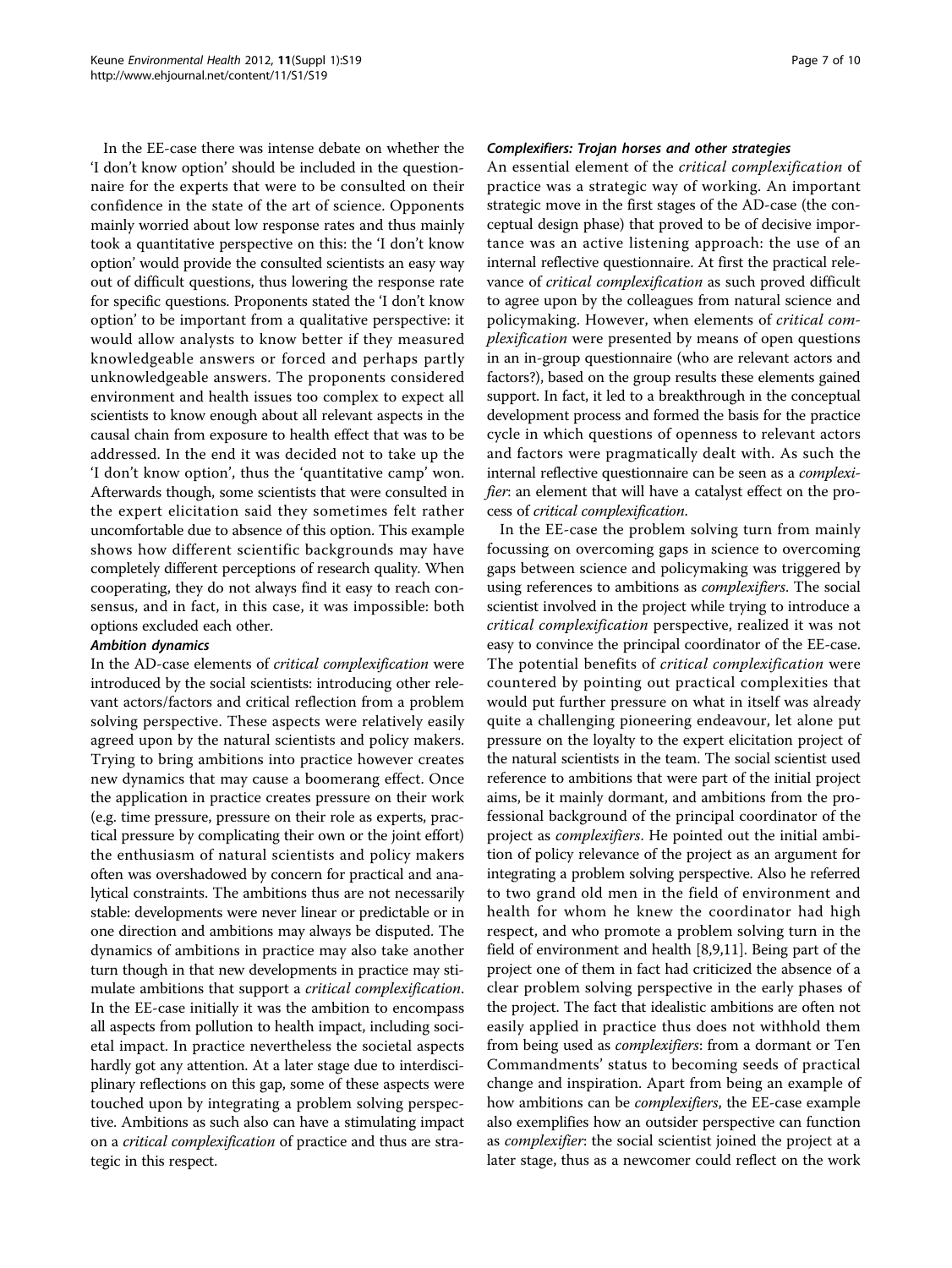in progress from some distance. Another example of the strategic impact of outsider perspectives is the use of external (outside of the team) feedback on the process. In the AD-case all external actors contributing to the project were asked for their feedback on the project. The vast majority evaluate openness to outsider perspectives and diversity of actors to be worthwhile. This is of course a bonus for those organizing such processes and for the end-user of the outcomes (e.g. policymakers). Simultaneously this can be perceived both as a stimulus and a pressure for prolonging such openness.

Experience from the AD-case shows that negative connotations may also be the result of strategic behaviour, resulting in what we in retrospect may characterize as a Trojan horse strategy. By joining conceptual discussions on policy interpretation of scientific research outcomes and reflecting on the ambitions of both natural scientists and policy representatives step by step from an active listening approach the role of the social scientist evolved to one of more central importance. The characterization 'Trojan horse' is mirrored in the expression of one of the senior natural scientists involved, saying she (on the level of ambition) approved of the social scientific contribution (which is in the AD-case in fact one of critical complexification, and as such is a complexifier), but she sometimes felt like an object of some social scientific experiment. Colleagues with natural scientific background sometimes react as if they feel lured into unexpected complexity, unknown to their expertise, difficult to handle and sometimes confrontational, and they either question its usefulness or appear to be unable to articulate the benefits themselves. This is also reflected in the often heard concern of the natural scientists and their counterparts in policy making that the *complexifying* approach is relevant and interesting but should not stand in the way of the research or policy agenda and should not complicate the already complicated research and policy endeavour. In the section on quality (see below) we will return to this issue. First we focus on methodological aspects of critical complexification.

# Method: path finding

According to Morin [[6](#page-9-0)] 'the method emerges from the research'. Here the word method is used in its original meaning as path, indicating that only in travelling the right method appears. This connects well to learning by doing and negotiation, as well as with the diversity of relevant elements of complexity taken into account in critical complexification. This does not mean that practice is sacred and methodologies and reflections from methodological expert debate are only of secondary importance. It means that they complement each other so as to serve the ambitions chosen for the endeavour and the challenges posed by practice along the way. The nature of complexity moreover challenges what we might call textbook approaches of strict and unambiguous application of methods, almost as if they should be applied regardless of complexities, of that which cannot be captured, controlled or foreseen completely. With respect to method and complexity the distinguished methodological thinker Patton [[34](#page-9-0)] refers to the following metaphor used by Gleick [[35\]](#page-9-0) to explain the very nature of inquiry into chaos: "It's like walking through a maze whose walls rearrange themselves with every step you take".

In the critical complexification of practice, dealing with unforeseen complexities and imperfections poses important challenges. Flexibility is essential: the need for context specific manoeuvre also from a methodological point of view. In fact, to a large extent methodological developments are part of the process and contradict the usefulness of a Bible belt approach of strict application of rigour. Moreover flexibility shows in a pluralist approach of using a diversity of methodological concepts whenever considered appropriate: e.g. a diversity of participatory approaches (e.g. the analytical deliberative approach, extended peer review, expert elicitation and participatory evaluation) and analytical approaches (e.g. multi-criteria analysis and qualitative analysis). The concepts of mixed methods and triangulation provide a conceptual basis for this eclectic praxis. Compared to single approach designs, mixed methods research is better equipped for complexity and provides opportunities for presenting a wider range of divergent views [\[36\]](#page-9-0). Quantitative methods provide relatively standardized, efficient, amenable information, which can be easily summarized and analyzed. Qualitative methods add contextual and cultural dimensions, which deepen the study by providing more natural information. Combining these two can thus be considered a 'third approach' [[37\]](#page-9-0). Triangulation has been broadly defined by Denzin [[38\]](#page-9-0) as 'the combination of methodologies in the study of the same phenomenon', incorporating both quantitative and qualitative approaches. The concept of triangulation is helpful not so much as to increase the validity of our findings in a conventional, positivistic sense, but rather as a strategy that allows new and deeper dimensions to emerge. One might get a fuller picture, but not a more 'objective' one [\[39](#page-9-0)]. Triangulation facilitates more in-depth-understanding in that it can capture a more complete, holistic, and contextual interpretation of the complex relation between environment and health within the complex social context of disciplines and stakeholders.

In the AD-case the practice cycle developed for the procedure of policy interpretation of research results is an example of this eclectic praxis within the general framework of an analytical deliberative approach: it combines several methodological elements within one process, in which both quantitative and qualitative data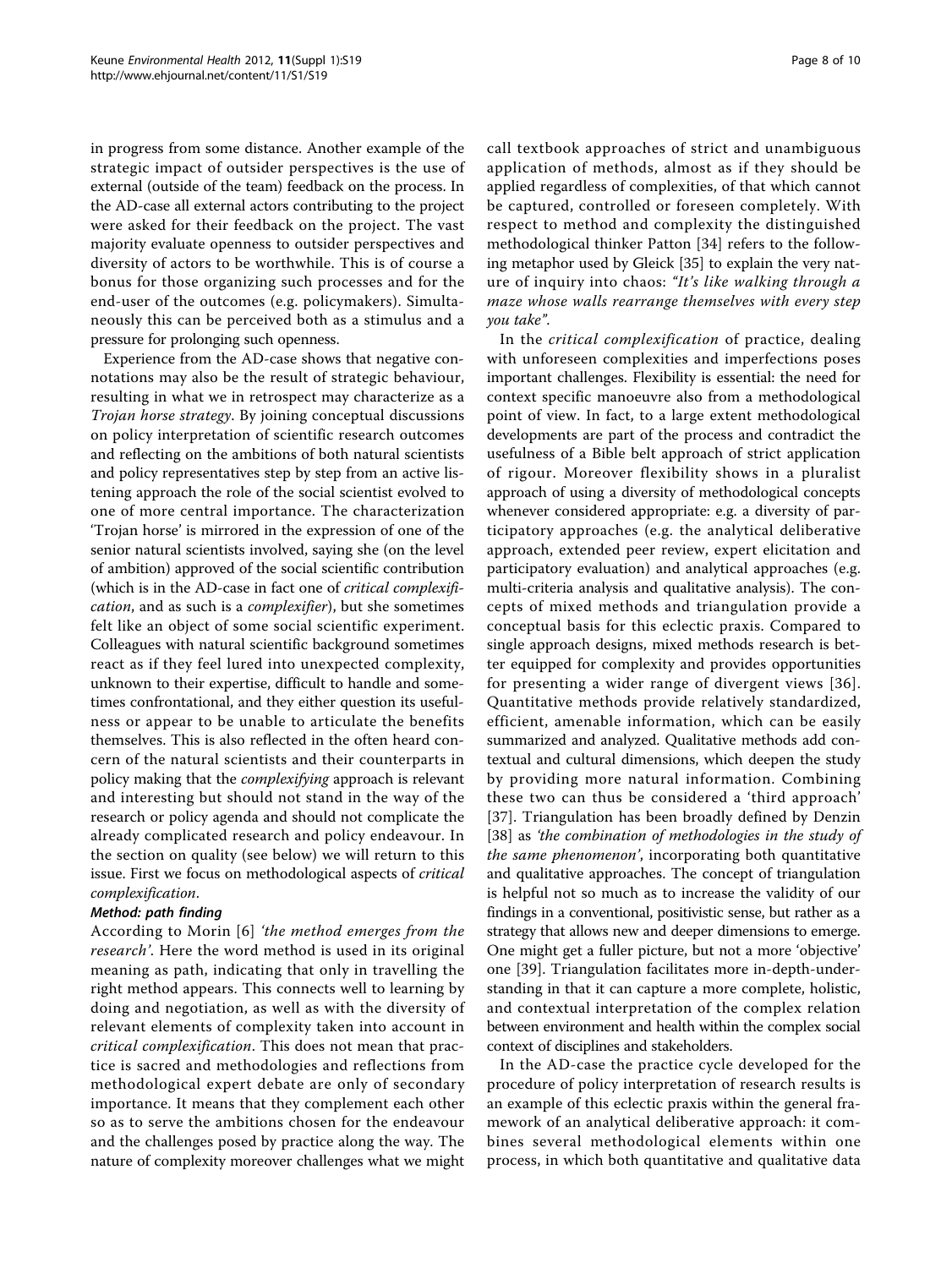and assessment play a role, both expert elicitation and stakeholder consultation, and in which a diversity of relevant actors and factors is combined with multi-criteria and qualitative analysis. The EE-case also exemplifies the use of a diversity of methods: a mainly quantitative questionnaire with confidence levels on state of the art science, a mainly qualitative questionnaire with respect to the weight of knowledge for policy action and an expert workshop based on the outcomes of both questionnaires.

#### Quality: challenges and balances

Dealing with complex issues per definition bears the burden of imperfection. Whatever comforting concepts may promise, real life complexity will take its messy toll once travelling from conceptual ambition to real life practice. Practice is messy and stubborn and the scientific method incapable of total control. Moreover conflicting scientific standards and traditions may pose insurmountable ambiguities. A challenging issue in this respect is quality: how can we assess the quality of important but imperfect information. How can we assess the quality of a process of critical complexification? How can we balance ambition, importance, practicalities and imperfection? With respect to evaluation of analytical deliberative (or likewise) participatory processes objectifying quality criteria is considered to be very difficult. Renn and Schweizer [\[40\]](#page-9-0) point out that the diversity of concepts and background philosophies is one of the reasons for this. Rowe et al. [[41](#page-9-0)] conclude that the complexity of participatory processes makes it difficult to identify clear benchmarks for evaluation. Rauschmayer et al. [[42\]](#page-9-0) stress the fact that such processes involve a diversity of actors, and as such a diversity of preferences, also from the point of view of process evaluation. This may lead to the fact that process outcomes are valued differently from different actor perspectives. They propose the use of participatory evaluation.

Processes of critical complexification have similar characteristics regarding quality assessment. Practical complexity illustrates how critical complexification cannot be judged unambiguously: the fact that practice of *critical* complexification is difficult can be seen positively as a necessary and bold challenge and negatively as an insurmountable obstacle or even a threat. On the one hand the ambition of critical complexification may be severely challenged by those who are taken by surprise by the (sometimes drastic and often underestimated) practical consequences for their own work and expert status. On the other hand, a positive effect of taking complexity on board is that this will enhance the realistic character and better facilitate a problem solving perspective. Moreover it may be the only way to deal with complexity, implying that dealing with complexity and respecting complexity per definition will be practically complex, leaving no other alternative than leave it untouched. In fact, in the AD-case several participants in the process as well as some international experts reviewing the project, stated that it will lead to a more efficient translation of scientific knowledge in policy actions, thus can be seen as an investment in quality that will potentially have positive returns. As one of the policy representatives in the ADcase pointed out when reflecting on the rather complicated procedure being proposed in the beginning: "It looks rather complex to me, but I cannot think of any alternative in order to better deal with the challenge (HK: translating environment and health science into policy action) ahead of us".

#### Conclusions

We proposed the concept of *critical complexification* as a companion of alternative boldness: embracing complexity in a realistic and problem solving manner. Simultaneously we have to be pragmatic: we have to have the courage to make choices, thateven though imperfect, will open windows of opportunity of dealing with complexity in respect of both complexity and diversity of viewpoints on complexity. We cannot present a recipe for critical complexification or define it like a definition of the speed of light, of a 'how to boil an egg'. Neither can we present an easy approach. Perhaps we best take 'Zen and the Art of Motorcycle Maintenance: An Inquiry into Values' [[43\]](#page-9-0) as a source of inspiration for a combination of traditional and critical complexity science, and at minimum perceive is as an invitation for necessary dialogue and cooperation. Critical reflection on current environment and health science and policy is needed anyhow. Imagine a doctor (environment and health expert) and a patient (polluted society): should the doctor reside to individual ever more specialized diagnosis even though the patient shows serious health complications?

#### List of abbreviations used

AD case: analytical deliberative approach case; EE case: expert elicitation case; HENVINET: Health and ENVIronment NETwork; IARC: International Agency for Research on Cancer

#### Acknowledgements

The work has been funded by the EU FP6 coordination action HENVINET, contract no 037019. Thanks to Margaret Saunders (University Hospitals Bristol NHS Foundation Trust, United Kingdom) for editing the English. I sincerely thank Harry Kunneman (University for Humanistics, Utrecht) for his inspiring and stimulating support for writing this paper. I also sincerely thank Adri Smaling (University for Humanistics) and Lou Keune (University of Tilburg) for their critical constructive feedback along the way. Furthermore I thank my colleagues of the EU FP6 HENVINET project and the Flemish Centre of expertise for Environment and Health for their cooperation in the case studies to which the paper refers. I want to also thank the reviewers, Janna Koppe (em. Prof. of Neonatology University of Amsterdam), Paul Cilliers (University of Stellenbosch) and Peter van den Hazel (Hulpverlening Gelderland Midden Public Health Services, Arnhem), for their insightful comments. Finally I want to explicitly thank Harry Kunneman and Paul Cilliers for the inspiration of their thinking and work, and for the opportunity